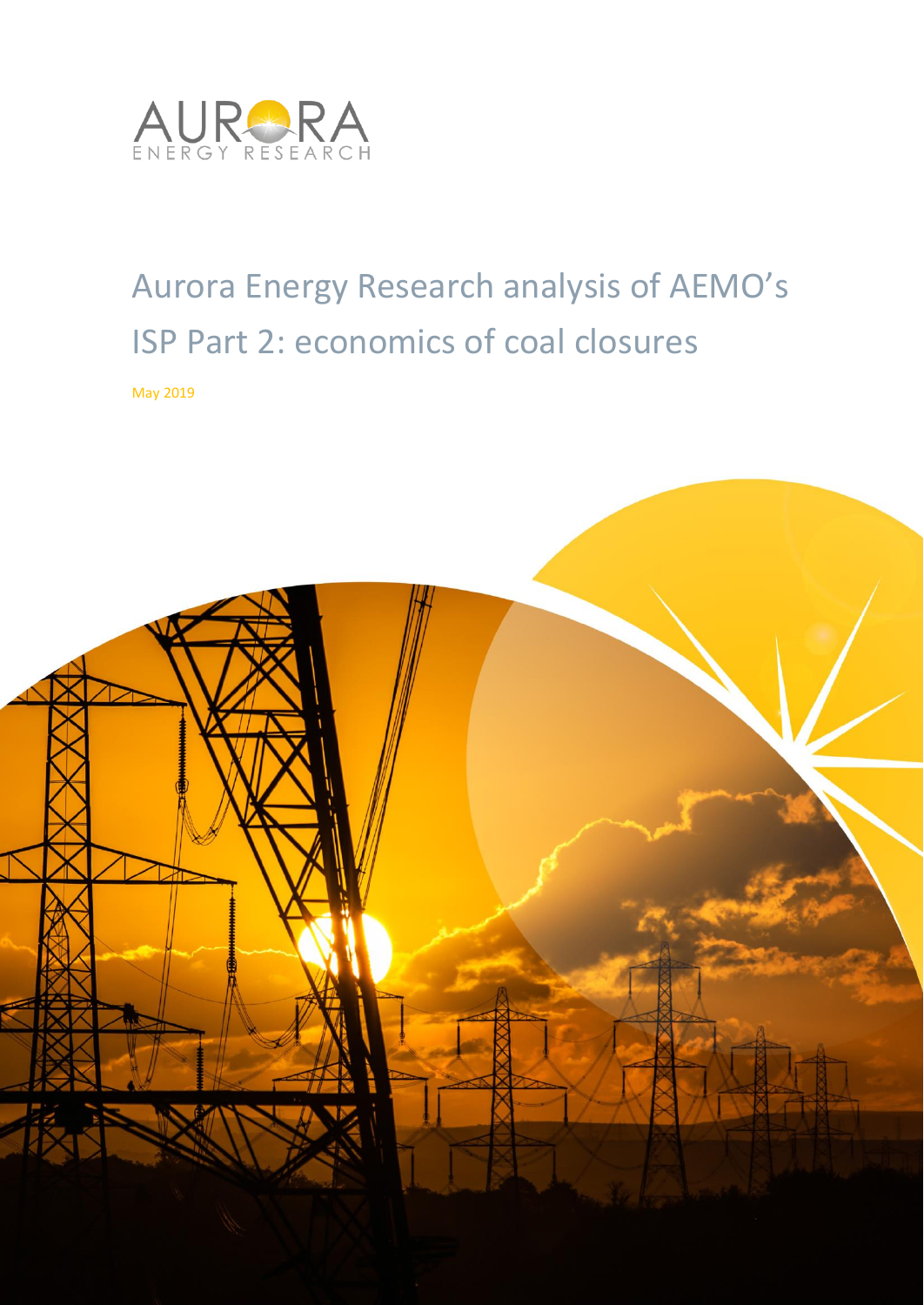# **Contents**

| In AEMO's neutral scenario, Aurora forecasts sufficient revenue such that coal assets are NPV positive<br>and are therefore likely to remain in the NEM for at least as long as AEMO estimates in the ISP 8                                                                                                         |
|---------------------------------------------------------------------------------------------------------------------------------------------------------------------------------------------------------------------------------------------------------------------------------------------------------------------|
|                                                                                                                                                                                                                                                                                                                     |
| Although all coal assets are forecast to generate sufficient revenue to deliver AEMO's ISP coal closure<br>timeline, there is significant variability in profitability between coal assets and some coal assets are                                                                                                 |
|                                                                                                                                                                                                                                                                                                                     |
| In Aurora's scenario modelling, there are some scenarios in which coal assets may exit earlier than<br>AEMO estimates - lower demand (in line with demand in AEMO's slow change scenario), in particular,                                                                                                           |
|                                                                                                                                                                                                                                                                                                                     |
| Early closure of one coal asset in the NEM improves the profitability of the remaining coal plants on the<br>system - as such, while there are more marginal plants on the system, particularly in some of the<br>scenarios Aurora has examined, once 1-2 coal plants exits, the chances of subsequent closures are |
|                                                                                                                                                                                                                                                                                                                     |

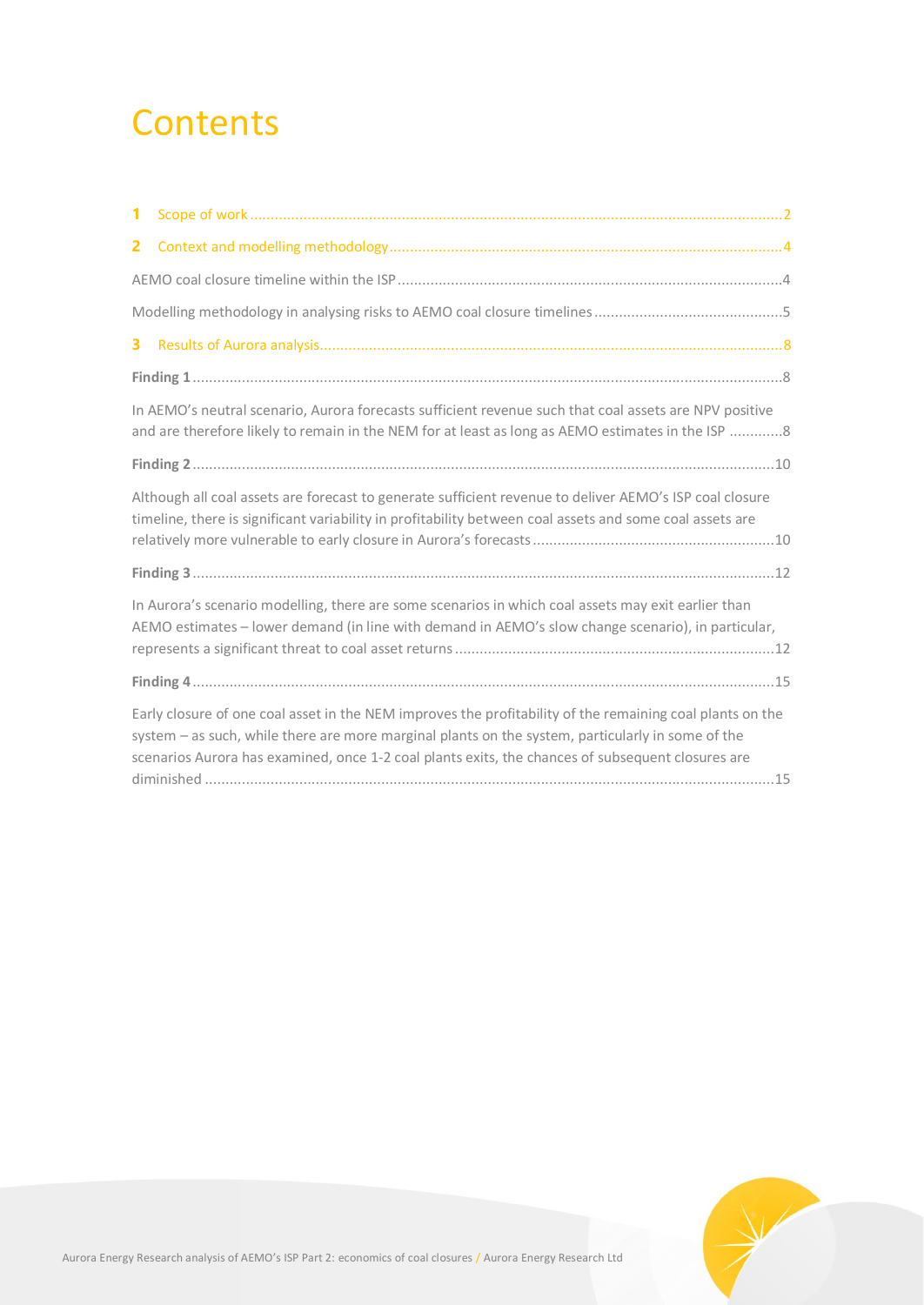# **1** Scope of work

**The Australian Energy Market Operator (AEMO) engaged Aurora Energy Research (Aurora) to provide independent, supplementary analysis to the Integrated System Plan (ISP).** In Part 1 of that analysis, Aurora analysed the potential benefits additional interconnection might provide to end energy consumers. In Part 2 (summarised in this report), Aurora has provided independent modelling on whether AEMO's coal closure timeline reflects the realities of market-based economic decisions by coal asset owners and whether any coal plants are at risk of closing earlier than AEMO assumes in their ISP neutral scenario.

**Coal asset owners face a variety of challenges and decisions when assessing whether to keep their assets operational: from the timings, extent and cost of major refurbishments; to increased cycling costs as renewable penetration grows; to uncertainty regarding future state and federal decarbonisation policy; to commodity price volatility and uncertainty; to shifts in underlying demand; to fundamental shifts in the National Electricity Market (NEM) as new technologies and entrants emerge; amongst others**. Fundamentally, these factors drive the underlying profitability of the various coal assets on the NEM. Each asset owner will have a set of views and forecasts that will drive their assessment of when their assets are unlikely to continue to be profitable and therefore when to close them.

**In addition to analysing the decisions of any individual coal asset, there are also interactions between the decisions of coal assets**. For example, Aurora analysis indicates that, as relatively low marginal cost coal plants exit the system, wholesale prices in the NEM are likely to rise, even as more very low marginal cost renewables enter the NEM over time. These wholesale price increases create more inframarginal rent and hence increased profitability for those coal assets that remain on the system. As such, when one coal plant exits there is often an uptick in profitability for the remaining coal assets on the system. In addition, coal asset owners often own a range of assets and decisions to close some assets also impact the profitability of the broader portfolio.

**Given this context, AEMO requested Aurora analyse the economics of each coal asset on the system to assess whether any coal assets are at risk of closing earlier than AEMO estimates and so create potential adequacy of dispatchable supply challenges in the short-run**. **This document provides a concise summary of the results of that analysis.** Aurora's analysis focuses on quantifying the profitability of each coal asset on the system under AEMO's ISP neutral scenario, as well as quantifying the impact of a set of risks to coal economics to assess which risks might trigger early coal closures. This identification of critical risks and subsequent scenario analysis has been informed by Aurora's work with coal asset owners in both Europe and Australia. All modelling has been undertaken in Aurora's market-based NEM dispatch model (AER-NEM).

**Aurora's approach through-out has been focussed on economic modelling**. We have not attempted to incorporate 'softer' factors that might trigger earlier or later coal closures on the NEM – for example,

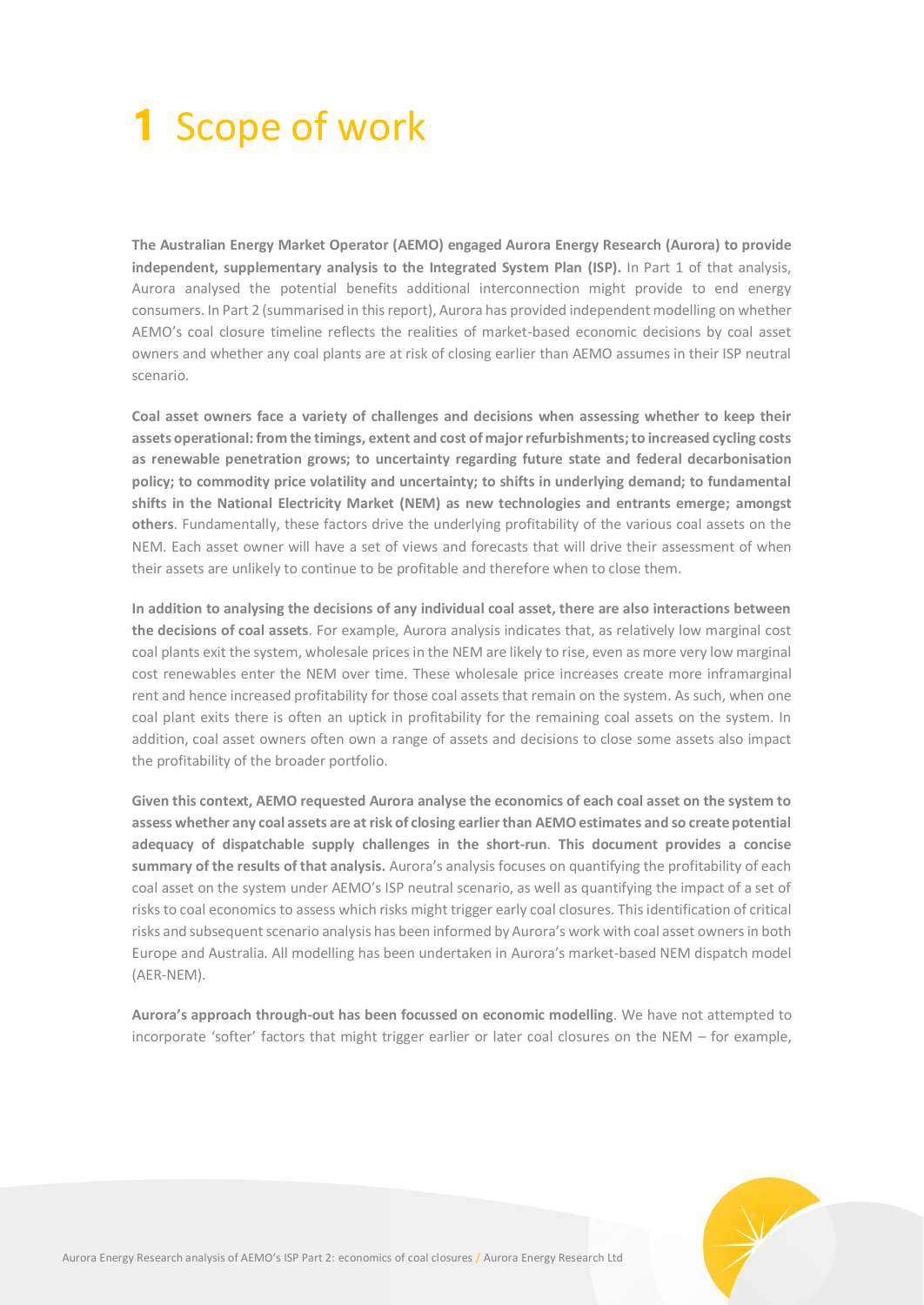ageing workforces in some NEM coal plants and the subsequent cost of re-training future workforces. Clearly, there is a diverse range of 'softer' factors that may drive earlier coal closures, but are not within the purview of this report.

**Consequently, this report does not represent Aurora's in-house view of NEM outcomes, but rather represents an independent view of coal asset economics under ISP assumptions using an alternative model and modelling approach.** AEMO's team has been invaluable in helping clarify input assumptions and methodological approaches within the ISP, but all modelled outcomes in this report are a product of Aurora's AER-NEM model. In the scenarios Aurora has used to assess the impact of risks that may trigger early coal closures, Aurora has used its experience in modelling coal asset economics to create scenarios that are both plausible and that may trigger a material reassessment of coal closure dates from asset owners. In these scenarios, we have selectively deviated from the ISP neutral scenario to create bespoke scenarios for this report.

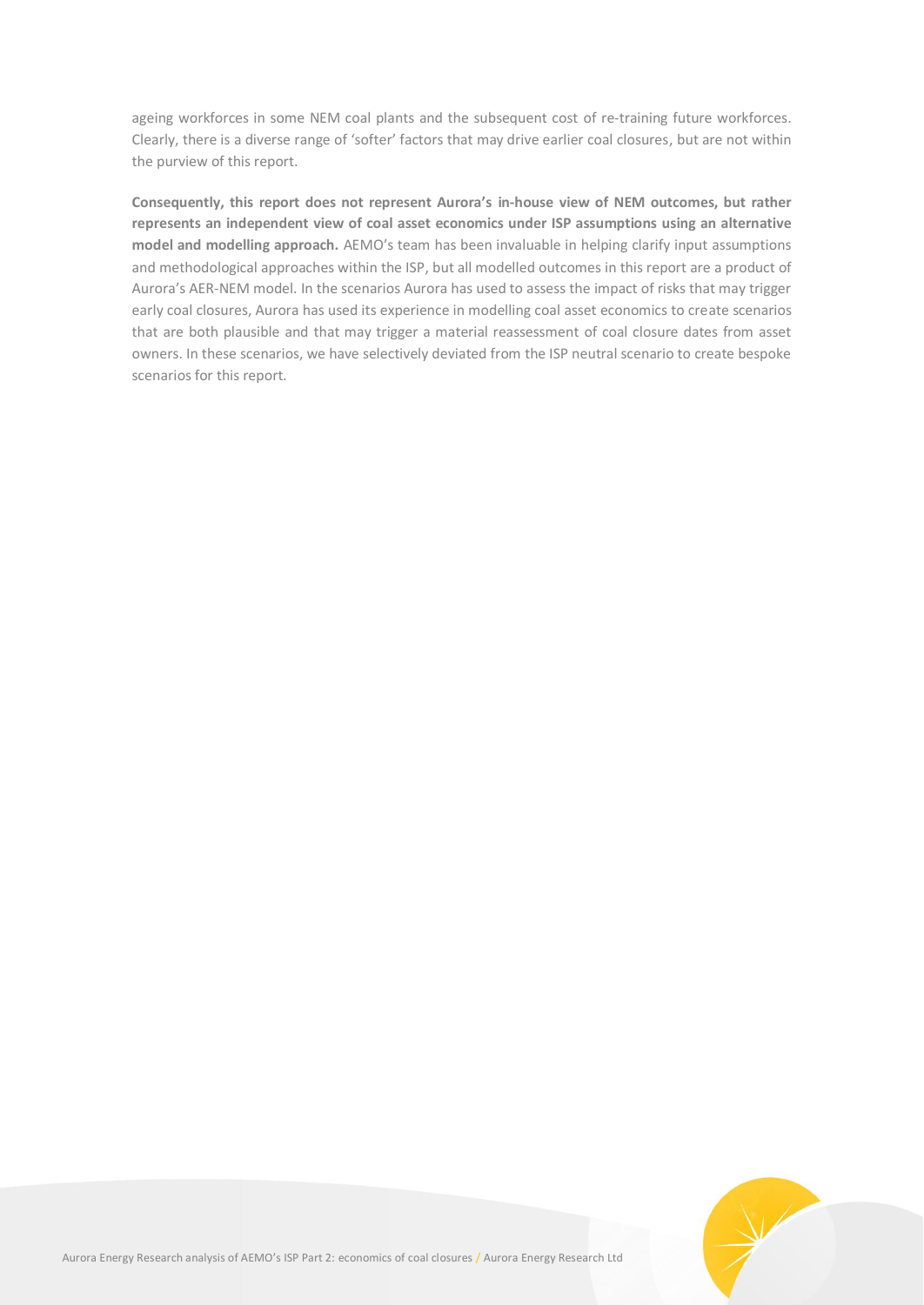# **2** Context and modelling methodology

# AEMO coal closure timeline within the ISP

In analysing AEMO's coal closure timeline, Aurora has analysed whether there is sufficient revenue for coal assets in the NEM to reach the retirement years AEMO has estimated in the ISP neutral scenario. These retirement years are mapped out below to 2040.

### **AEMO estimates 61% of coal capacity will close in the NEM between 2020 and 2040**



To quote the ISP, 'AEMO has assumed retirements of coal-fired generators at either announced retirement times, or a time based on operational age of the plant (termed 'technical life'). For black coalfired power stations, this technical life is assumed to be 50 years in most cases. For Victorian brown coalfired power stations, the retirement dates broadly align with the 17-year mine rehabilitation guarantee secured by the Victorian Government in June, 2018.'

Again, to quote the ISP, 'It is assumed that approximately 15GW of [coal] generation will reach its end of technical life by 2040 and retire. This is projected to result in an overall reduction in the energy generated

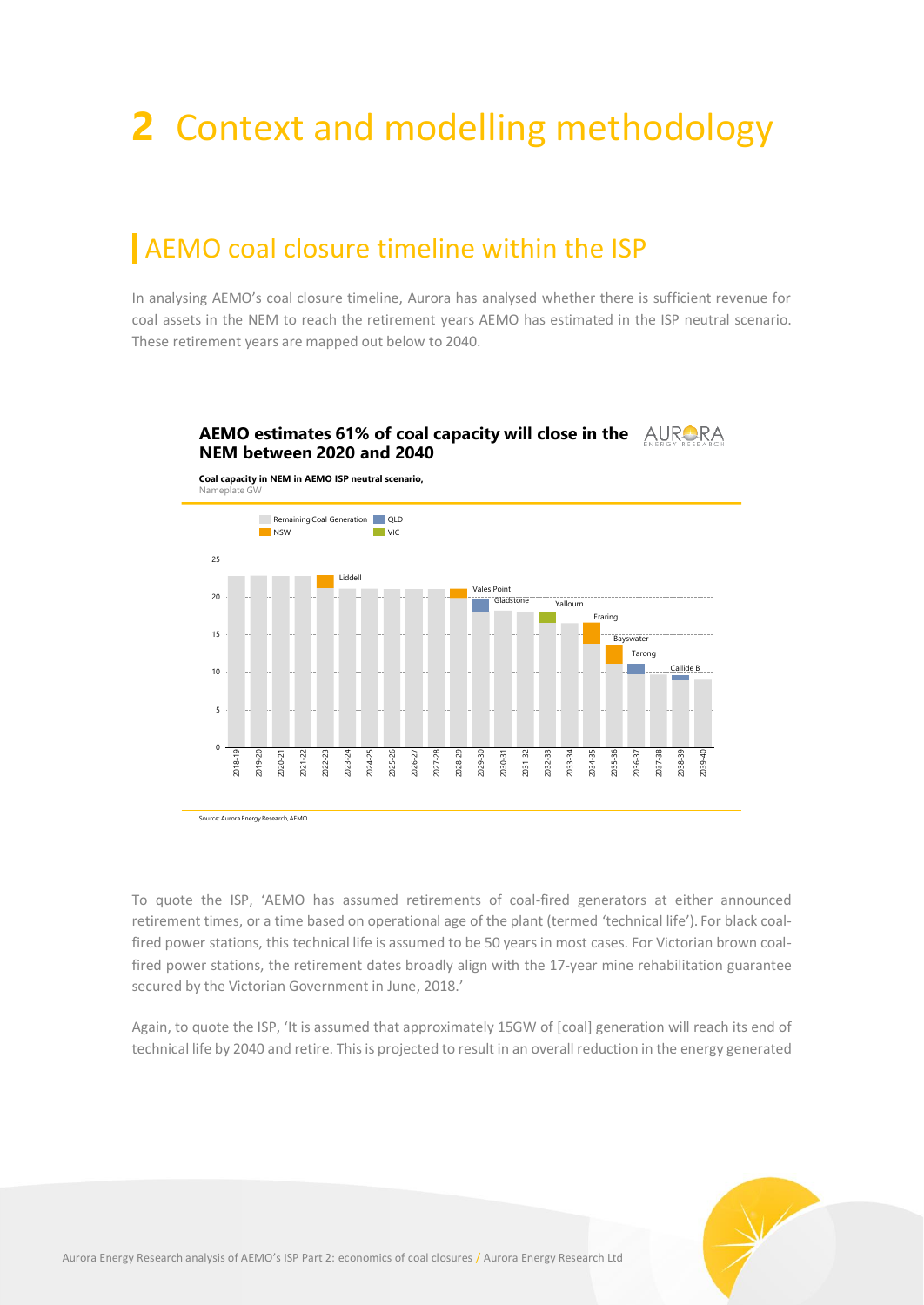from coal, with the coal-fired power stations retiring currently generating approximately 70TWh, equivalent to around one-third of current total NEM consumption… Revenue sufficiency for individual power plant has not been factored into assessing retirement timing.'

Aurora's analysis into each coal asset has been conducted 'outside-in' and has used AEMO ISP data. Coal asset owners will have insights and data on actual maintenance schedules and costs, as well as contracted coal costs, that are not publicly available. As such, AEMO's assumptions, particularly around the timing and cost of major refurbishments, represent an informed, but understandably limited view of internal operations, cost structures and decision-making.

In addition, when modelling AEMO's ISP neutral scenario, neither AEMO nor Aurora has assumed significant shifts in federal or state coal or decarbonisation policies. Direct policy intervention from future federal or state governments – whether through direct coal closures, carbon pricing or emissions intensity schemes, or through significant government-supported renewable procurement programs beyond those already announced – may significantly alter coal asset economics.

# Modelling methodology in analysing risks to AEMO coal closure timelines

For the purposes of this report, Aurora fully replicated the starting point of the ISP neutral scenario within Aurora's AER-NEM model. Aurora assumed the same initial plant and interconnector capacity timeline as indicated by AEMO's modelling for each ISP scenario as well as adopting ISP assumptions concerning electricity demand, generator reliability, and technical and financial settings, including commodity prices. Given the ISP neutral scenario capacity mix is a starting point, additional new capacity development (ranging from renewables to flexible operating assets) and retirement of existing coal plants is enabled in the Aurora AER-NEM model, and investment and retirement decisions are made based on lifetime asset profitability.

AEMO's neutral scenario is described in detail in the '2018 Integrated System Plan Modelling Assumptions' document. The table below summarises the ISP assumptions adopted for Aurora's Part 2 analysis and modelled within AER-NEM.

| <b>Assumptions</b><br>category | <b>Description</b>                                                      | In accordance<br>with <b>ISP</b> |
|--------------------------------|-------------------------------------------------------------------------|----------------------------------|
| ш<br>Installed capacity<br>٠   | Initial installed capacity per technology                               |                                  |
|                                | Capacity additions / retirement allowed based on<br>asset profitability |                                  |

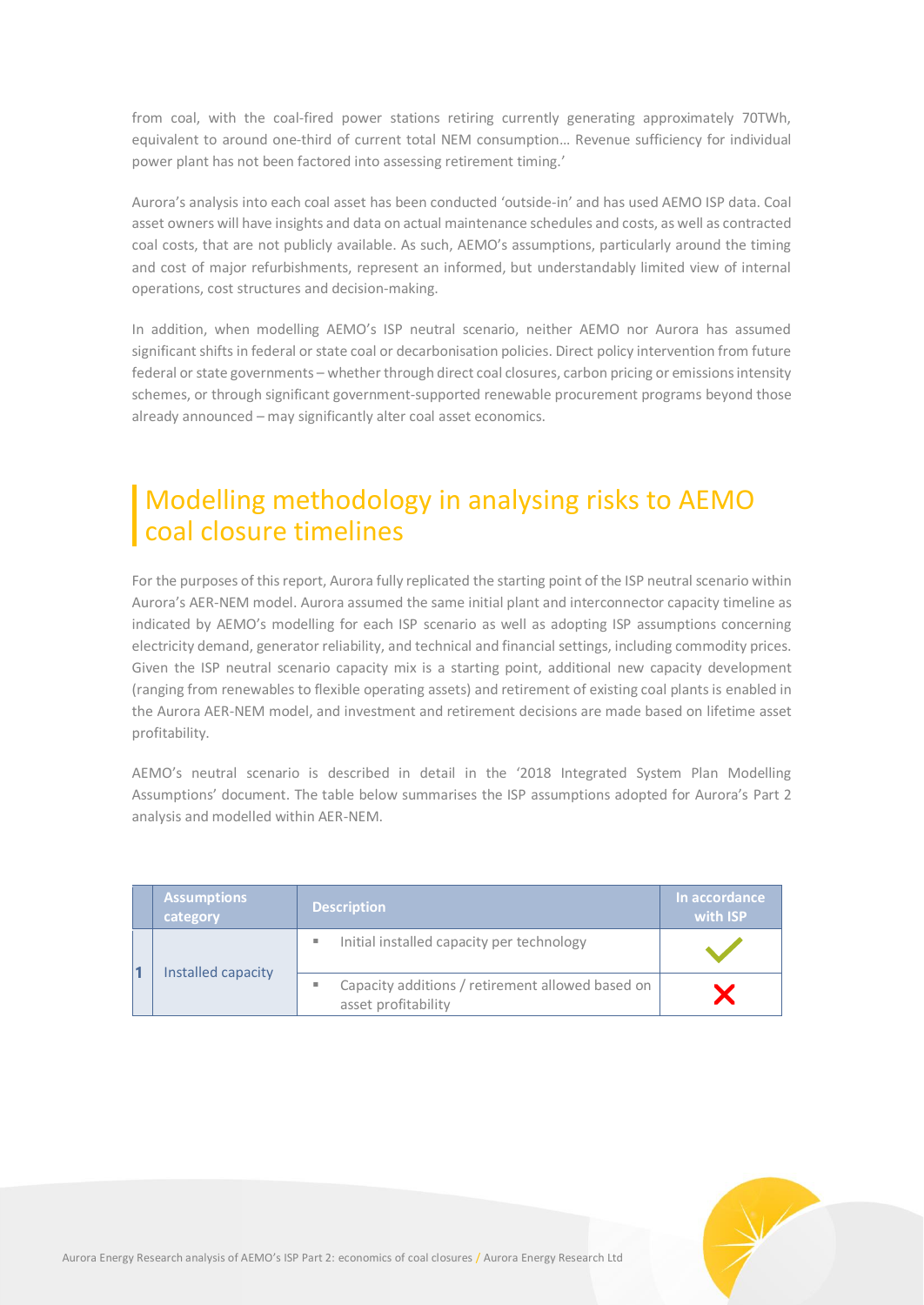| 2 | <b>Electricity demand</b>                        | Aggregate and maximum demand (including daily<br>ш<br>profile)<br>Drivers of significant demand shifts, including<br>ш<br>rooftop PV generation, electric vehicles<br>deployment, demand-side participation, battery<br>aggregation |  |
|---|--------------------------------------------------|-------------------------------------------------------------------------------------------------------------------------------------------------------------------------------------------------------------------------------------|--|
| 3 | Renewable policy                                 | Renewables capacity<br>ш<br>AEMO assumes implementation of QRET, VRET<br>ш<br>and LRET                                                                                                                                              |  |
| 4 | Interconnector<br>settings                       | Installed interconnector capability by year <sup>1</sup><br>ш                                                                                                                                                                       |  |
| 5 | <b>Hydro settings</b>                            | Installed pumped hydro by year and hydro inflows<br>ш                                                                                                                                                                               |  |
| 6 | Generator<br>reliability settings                | Maximum and firm capacity, seasonal ratings and<br>ш<br>maintenance characteristics of existing,<br>committed and advanced generators                                                                                               |  |
| 7 | Generator<br>technical and<br>financial settings | Storage properties<br>ш<br>Commodity prices (coal, biomass, gas and liquid<br>٠<br>fuel) and heat rates<br>Plant variable OPEX and auxiliary load<br>ш                                                                              |  |
| 8 | Generation<br>constraints <sup>2</sup>           | Minimum load constraints for coal and gas units<br>ш<br>Minimum capacity factor for select gas units<br>ш<br>Maximum capacity factor for select units and<br>ш<br>technology classes                                                |  |

While the vast majority of assumptions are consistent with those in the ISP neutral scenario, the key difference under Aurora's modelling is the approach to mothballing, retirement and further investment decisions over-and-above the capacity outlined under the ISP neutral scenario. The ISP was based on establishing the mix of technologies which met the demand at the lowest possible resource cost. In the modelling summarised in this report, Aurora have modelled expected energy market prices and subsequently plant-level revenues. Further additions to capacity and coal plant closures are then driven by market revenues and profitability.

Given these starting assumptions, Aurora estimated the economics of coal assets on the NEM using a four-step approach:

 $\overline{a}$ 

<sup>&</sup>lt;sup>1</sup> AEMO and Aurora apply different methodologies to model constraints on interconnector to 2040. Aurora did not fully replicate AEMO's approach to dynamic application of interconnector constraints between price zones

<sup>2</sup> Aurora has replicated three types of generation constraints that AEMO imposes in the ISP modelling based on internal analysis on historical generator performance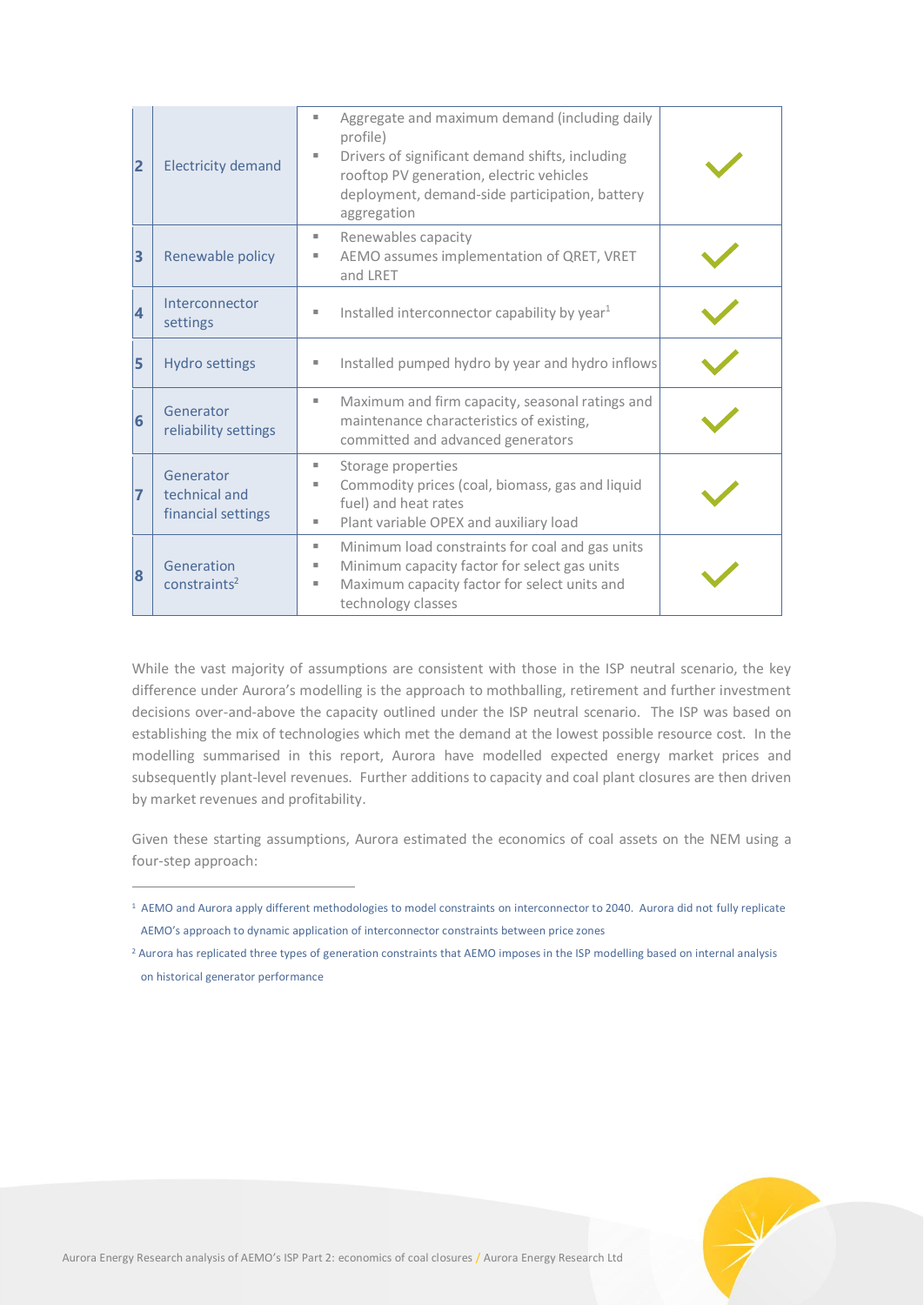- **Step 1:** Major inputs from the ISP neutral scenario are implemented in Aurora's AER-NEM model. The inputs replicated by Aurora are either published or directly provided by AEMO
- **Step 2:** Aurora's AER-NEM model is run for the neutral scenario (or other scenarios as required), with additional build/retirement enabled. The model runs over the period between 2019 and 2040 at half-hourly resolution, dynamically calculating both dispatch and interconnector flows by region
- **Step 3:** For each coal asset, Aurora's AER-NEM model dynamically analyses the NPV of costs (including refurbishment costs, fixed and variable operations and maintenance costs, fuel costs, cycling costs, and retirement/ mothballing costs) and compares those with the NPV of future revenues generated by price and volume in the wholesale markets. Where the NPV of costs is close or exceeds the NPV of revenues prior to AEMO's assumed closure date, Aurora flags that asset as a potentially vulnerable plant
- **Step 4:** Aurora analyses a set of plausible scenarios which may adversely affect coal asset economics and trigger early closures to assess how robust coal closure outcomes in AEMO's ISP neutral scenario are to unforeseen shifts in the market

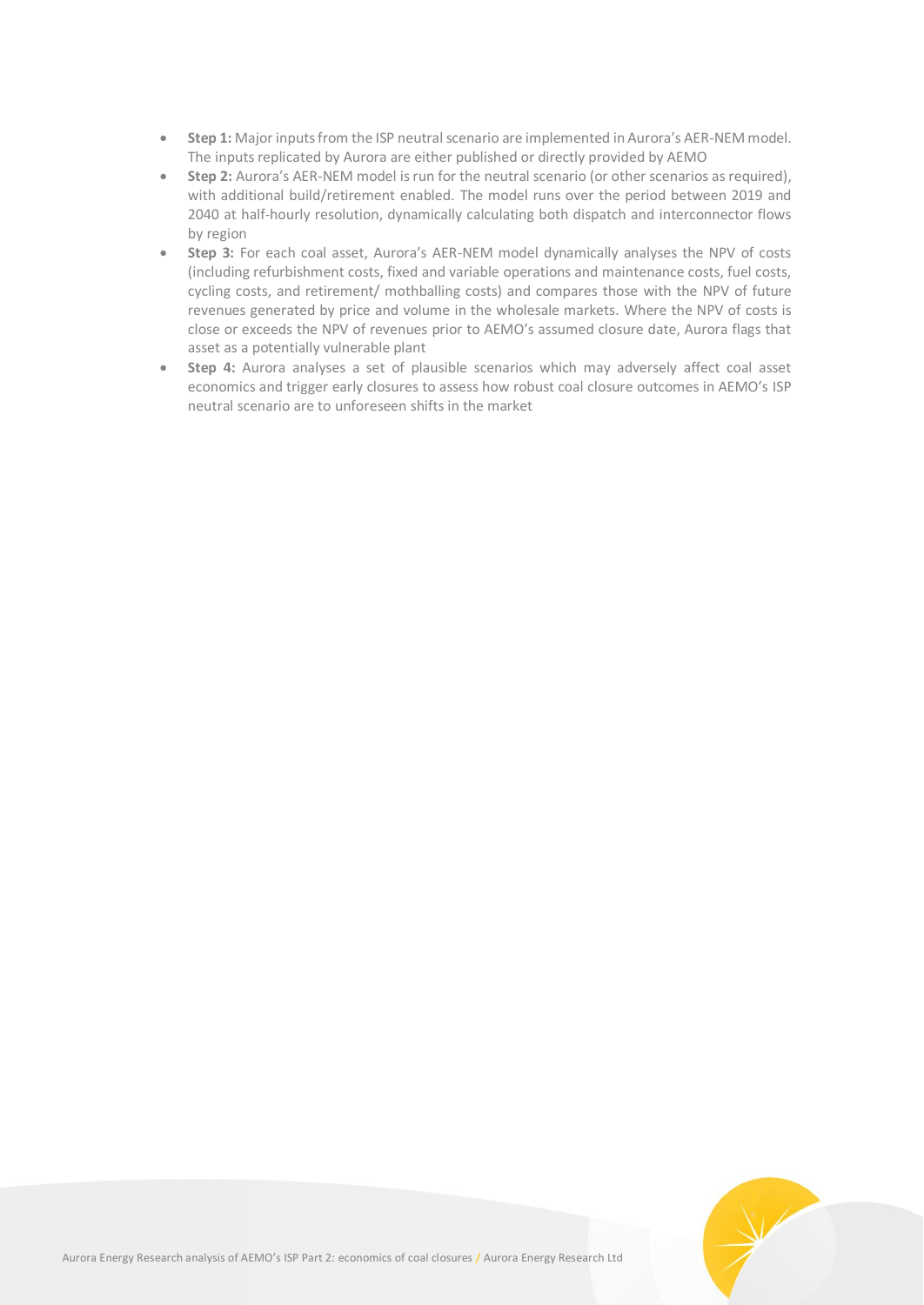# **3** Results of Aurora analysis

Four key findings emerge from the Aurora's analysis of AEMO's coal closure timelines:

- **Finding 1:** In AEMO's neutral scenario, Aurora forecasts sufficient revenue such that coal assets are NPV positive and are therefore likely to remain in the NEM for at least as long as AEMO estimates in the ISP
- **Finding 2:** Although all coal assets are forecast to generate sufficient revenue to deliver AEMO's ISP coal closure timeline, there is significant variability in profitability between coal assets and some coal assets are relatively more vulnerable to early closure in Aurora's forecasts
- **Finding 3:** In Aurora's scenario modelling, there are some scenarios in which coal assets may exit earlier than AEMO estimates – lower demand (in line with demand in AEMO's slow change scenario), in particular, represents a significant threat to coal asset returns
- **Finding 4:** Early closure of one coal asset in the NEM improves the profitability of the remaining coal plants on the system – as such, while there are more marginal plants on the system, particularly in some of the scenarios Aurora has examined, once 1-2 coal plants exits, the chances of subsequent closures are diminished

## **Finding 1**

## In AEMO's neutral scenario, Aurora forecasts sufficient revenue such that coal assets are NPV positive and are therefore likely to remain in the NEM for at least as long as AEMO estimates in the ISP

Aurora's modelling indicates that each plant generates a positive NPV over its forecast life under the ISP neutral scenario. This would indicate that coal asset owners are likely to continue to run their plants for at least as long as AEMO assume in the ISP, unless there was either a major policy shift from state or federal govt, or future market outcomes deviate significantly from the assumptions in the ISP neutral scenario (e.g., significant shift upwards in coal prices), or an individual plant is subject to an inherently difficult to forecast major failure.

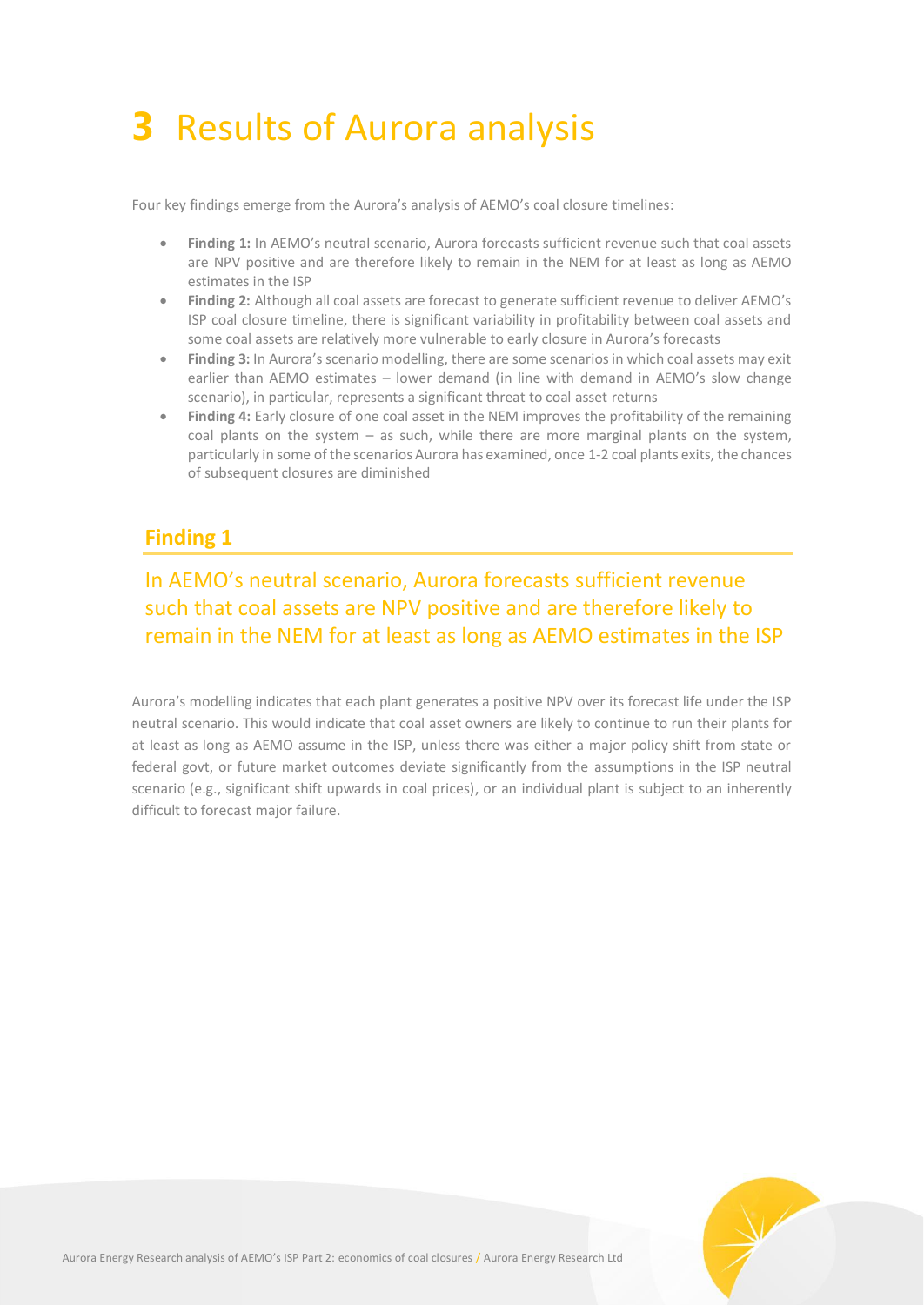### **Aurora forecasts all coal assets will have sufficient revenue to remain open in the ISP neutral scenario**

rces: Aurora Energy Research, AEMO

Billion \$A



3.0 1.5  $0.0$  $\overline{4}$ .5 6.0 Mt Piper Kogan Creek Gladstone ales Point B Liddell Eraring Bayswater Tarong North Callide B Tarong stanwel Callide o Millmerran Yallourn Loy Yang B Loy Yang A NSW 1) Gladstone's NPV is a range estimated based on market-based dispatch and assumed prices for its long-term PPA QLD VIC

**NPV of plant profit to 2040 across scenarios until forecast closures dates or 2040 in ISP neutral scenario,**

Evidently, there is significant variability in the remaining profitability of coal plants in the NEM. This is driven both by their underlying cost structure, technical capabilities, and position within the supply stack, but also by the length of time they are assumed to continue to remain open – for example, Liddell is assumed to close in 2022-23 based on announcements by AGL, and therefore has a relatively short future earning period.

As part of this forecast, Aurora modelling indicates significant changes to the operation of coal plants on the NEM will unfold through the 2020s. In the future, as significant volumes of renewables enter the system, Aurora forecasts that coal assets (and other dispatchable assets) will be asked to ramp up and down around the lower marginal cost renewable generation profile – particularly around the solar profile that typically delivers power through the middle of the day. This ramping puts upwards pressure on costs as coal plants are typically initially designed to runmore flat, 'baseload' profiles. Clearly, there is significant variability in the effective cycling costs of coal plants on the NEM, but, for example, Australia's east coast coal fleet was not initially designed with the flexibility of more recent combined cycle gas turbines (CCGT) which were designed in response to greater system needs for fast ramping around renewable load profiles.

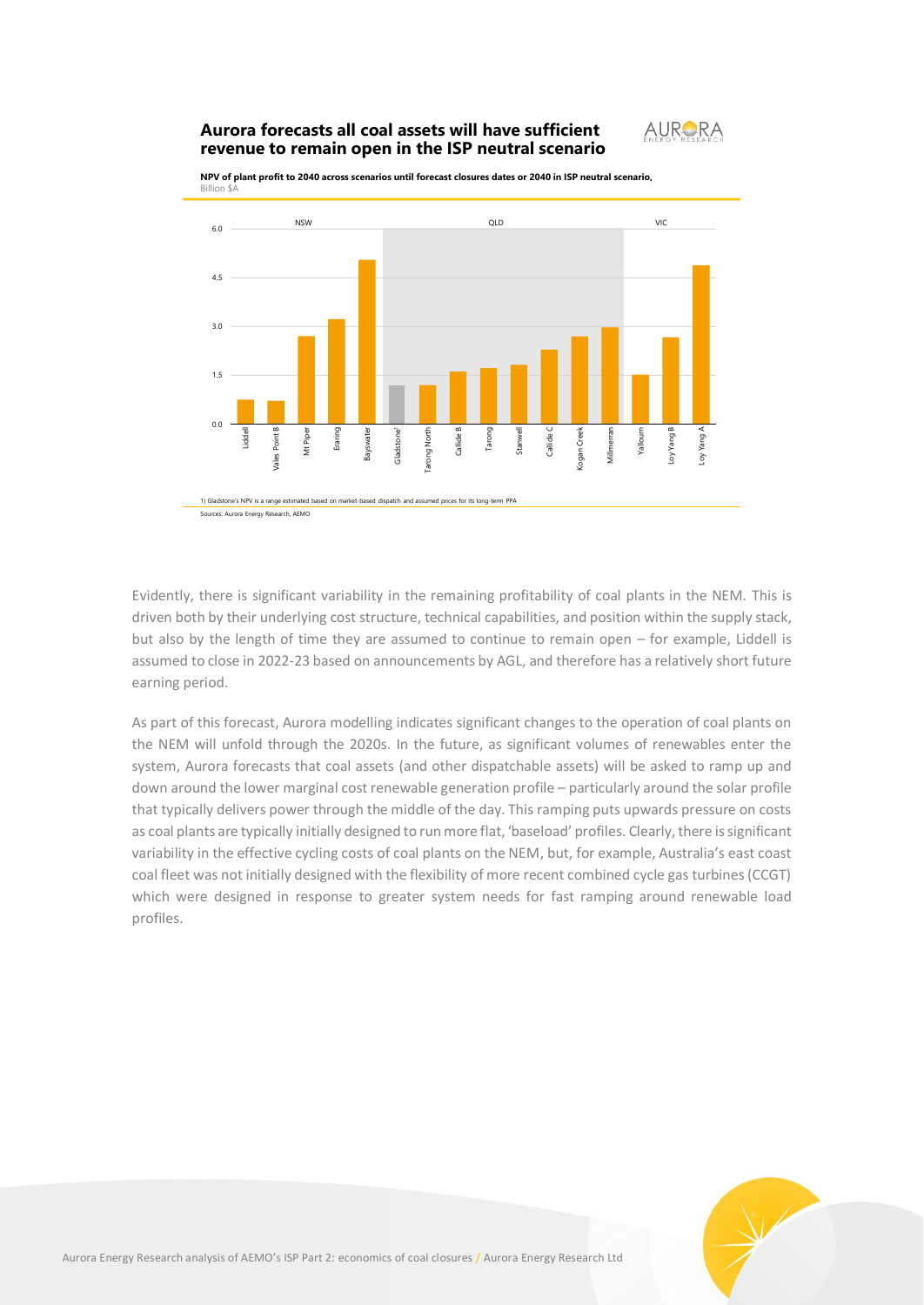#### **Coal assets will be required to ramp more frequently**  AURORA **around renewables generation**

**Average load factor by time of day for an example NSW coal asset,**



There are additional external factors that have not been included within the analysis given Aurora's use of ISP neutral scenario assumptions, but that have the potential to accelerate coal closure economics. Some of these are relatively less quantifiable in formal modelling, but are significant – for example:

- Increasing difficultly in accessing financing capital as major lenders choose to exit lending or investment in coal
- Ageing workforces in some NEM coal plants and the subsequent cost of re-training future workforces
- Potential health and safety concerns at older coal facilities
- Shifting corporate social and environmental responsibility mandates and increasing public and media pressure for coal divestiture

## **Finding 2**

Although all coal assets are forecast to generate sufficient revenue to deliver AEMO's ISP coal closure timeline, there is significant variability in profitability between coal assets and some coal assets are relatively more vulnerable to early closure in Aurora's forecasts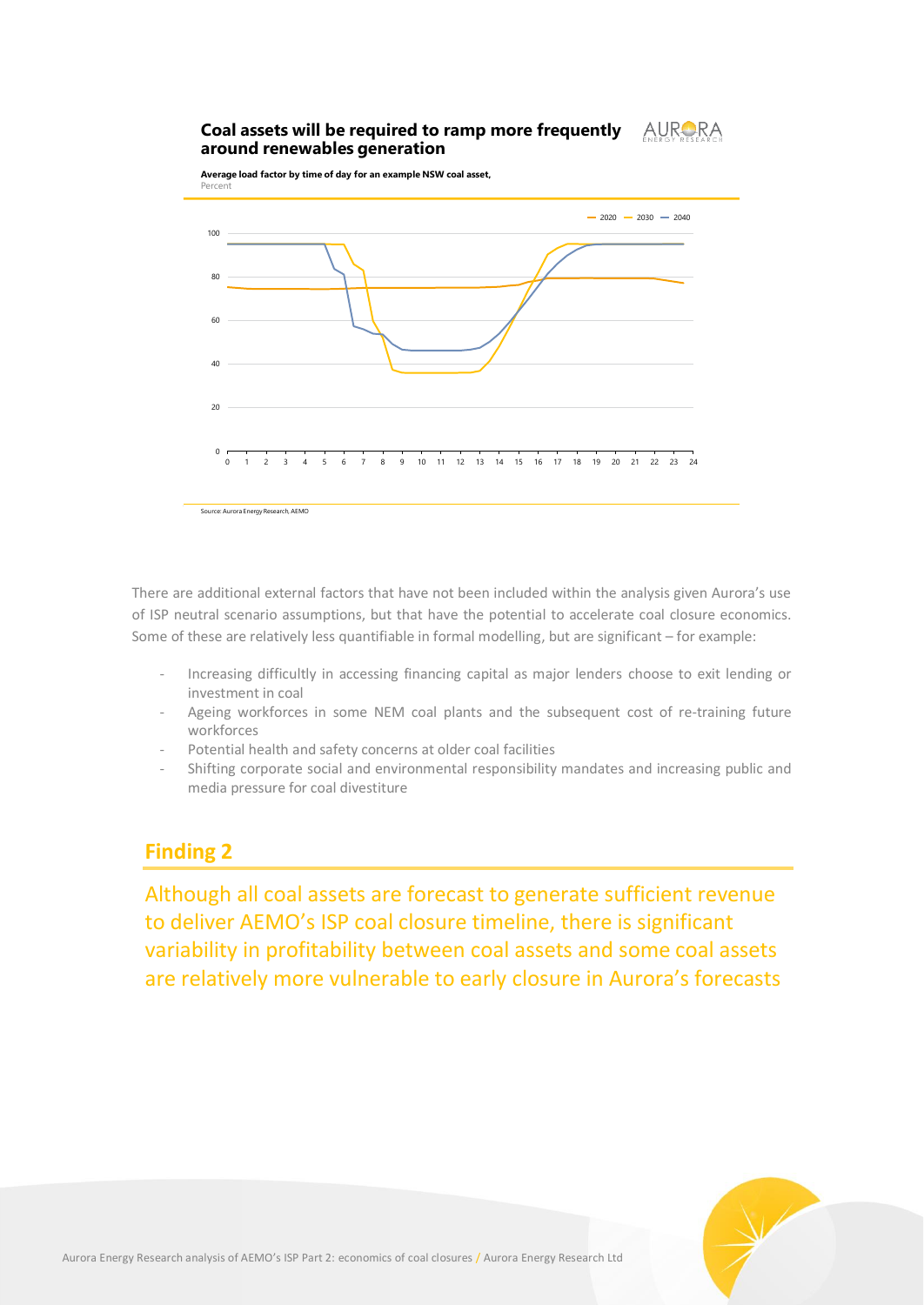As outlined in Finding 1, while all coal plants are expected to have revenue sufficient to ensure they remain on the system until AEMO forecasts their closure under the ISP neutral scenario, some plants are relatively more vulnerable to early closure. Aurora's modelling indicates that there is significant variability in the economics of coal plants on the system. In Aurora's analysis, this variability between plants is driven by a range of factors: from coal costs and quality; to the age and efficiency of the plant; to the location of the plant between price zones; to the time and cost of major plant refurbishments; amongst other factors.

In particular, Vales Point B in NSW and Stanwell in Qld are forecast to have periods of potential vulnerability. These plants are forecast to be the most marginal in their respective price zones – i.e., they are forecast to have the highest short-run marginal cost given fuel costs and variable operating and maintenance costs, based on ISP neutral scenario assumptions. Clearly, as renegotiations around fuel contract positions occur, this outlook may change substantially.





It is worth noting that vulnerability is not driven primarily by AEMO's forecast cycle of major refurbishments for these assets. The primary driver of declining profitability is increased competition from renewables and increased interconnection which erodes both coal asset load factors and time weighted average wholesale prices.

For Vales Point B, the forecast introduction of the Riverlink interconnector is expected to increase generation competition in NSW from low marginal cost renewables in South Australia.

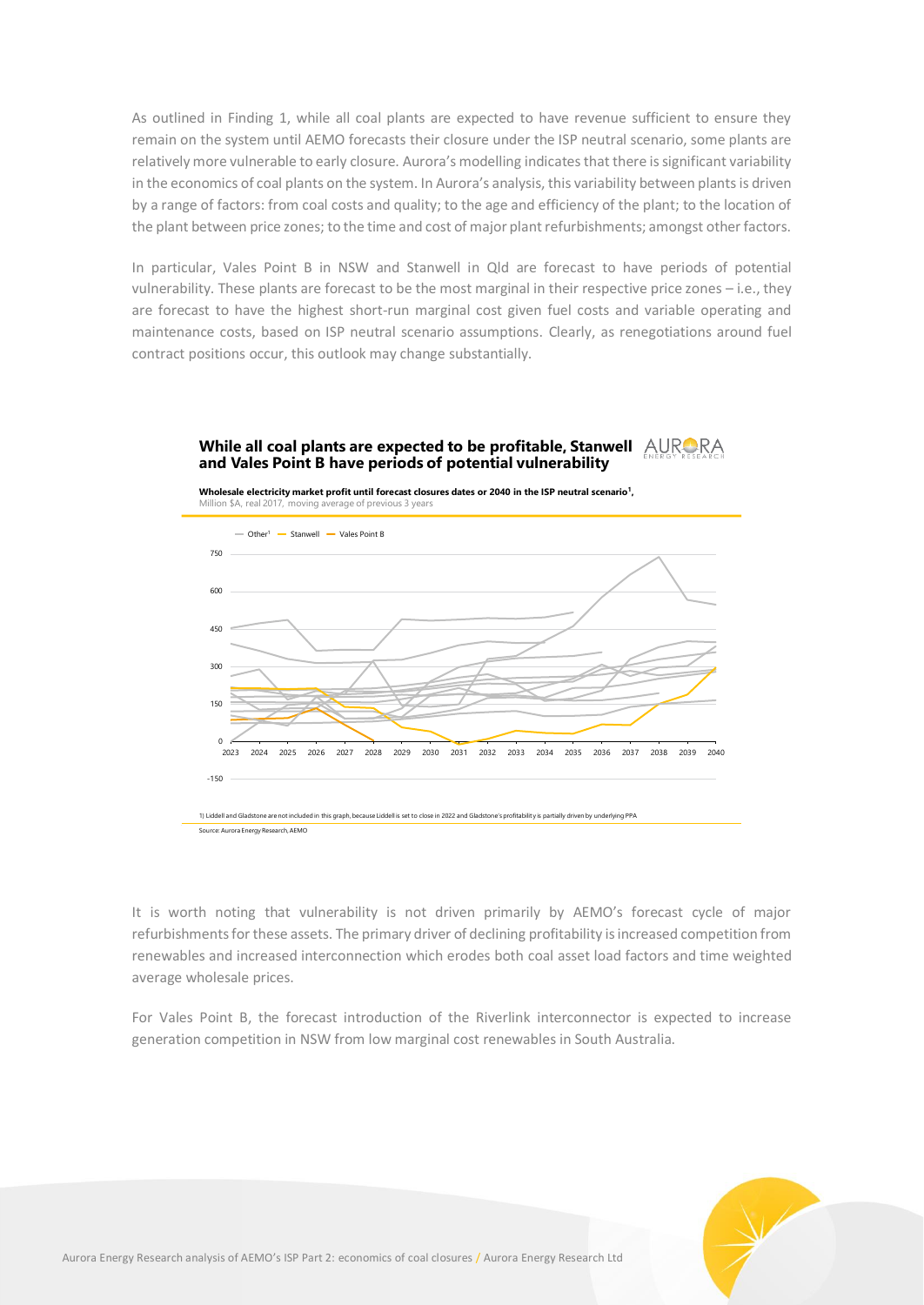For Stanwell, assumed rising fuel costs increase its short-run marginal costs and make it the most marginal plant in Queensland (assuming Gladstone continues to operate under the terms of its agreement with Rio Tinto's Boyne Smelter). Aurora modelling indicates that the period of the late 2020s will be a period of relatively low profitability for Stanwell as a result. If it weathers that period, as other plants are forecast to exit in the late 2020s/ early 2030s in the ISP (i.e., Vales Point B and Gladstone), Stanwell is then forecast to take advantage of increased profitability through the 2030s when there is relatively less competition from competing coal plants and higher time-weighted average prices as gas and storage technologies increasingly set the margin.

## **Finding 3**

In Aurora's scenario modelling, there are some scenarios in which coal assets may exit earlier than AEMO estimates – lower demand (in line with demand in AEMO's slow change scenario), in particular, represents a significant threat to coal asset returns

Aurora has worked with a number of coal asset owners globally to help assess coal asset economics over time. Aurora has used this expertise and experience to create scenarios that are both plausible and that may trigger coal asset owners to reassess coal closure dates. In these scenarios, we have selectively deviated from the ISP neutral scenario to create bespoke scenarios for this report.

Aurora modelled the following scenarios:

|   | <b>Scenario</b>                       | <b>Change relative to ISP</b><br>neutral scenario                              | <b>Details</b>                                                                                                                                                                                                           |  |
|---|---------------------------------------|--------------------------------------------------------------------------------|--------------------------------------------------------------------------------------------------------------------------------------------------------------------------------------------------------------------------|--|
|   | Lower NEM-wide<br>demand              | Reduced demand for all<br>٠<br>five regions to 2050                            | Demand assumptions from the ISP<br>ш<br>slow change scenario<br>Grid consumption in 2040 is 35% lower<br>٠<br>than that in the ISP neutral scenario                                                                      |  |
| 2 | <b>Higher renewables</b><br>build-out | 50% renewable energy<br>target is met in 2030                                  | Additional renewables are built into<br>٠<br>regions to hit 50% target<br>Additional renewables are distributed<br>٠<br>in line with QRET and VRET<br>procurement targets, but also grid<br>availability and constraints |  |
| 3 | Faster technological<br>innovation    | Capex reduction for<br>ш<br>wind, solar, and battery<br>storage decline faster | Lithium-ion battery capex is taken<br>٠<br>from the ISP fast change scenario                                                                                                                                             |  |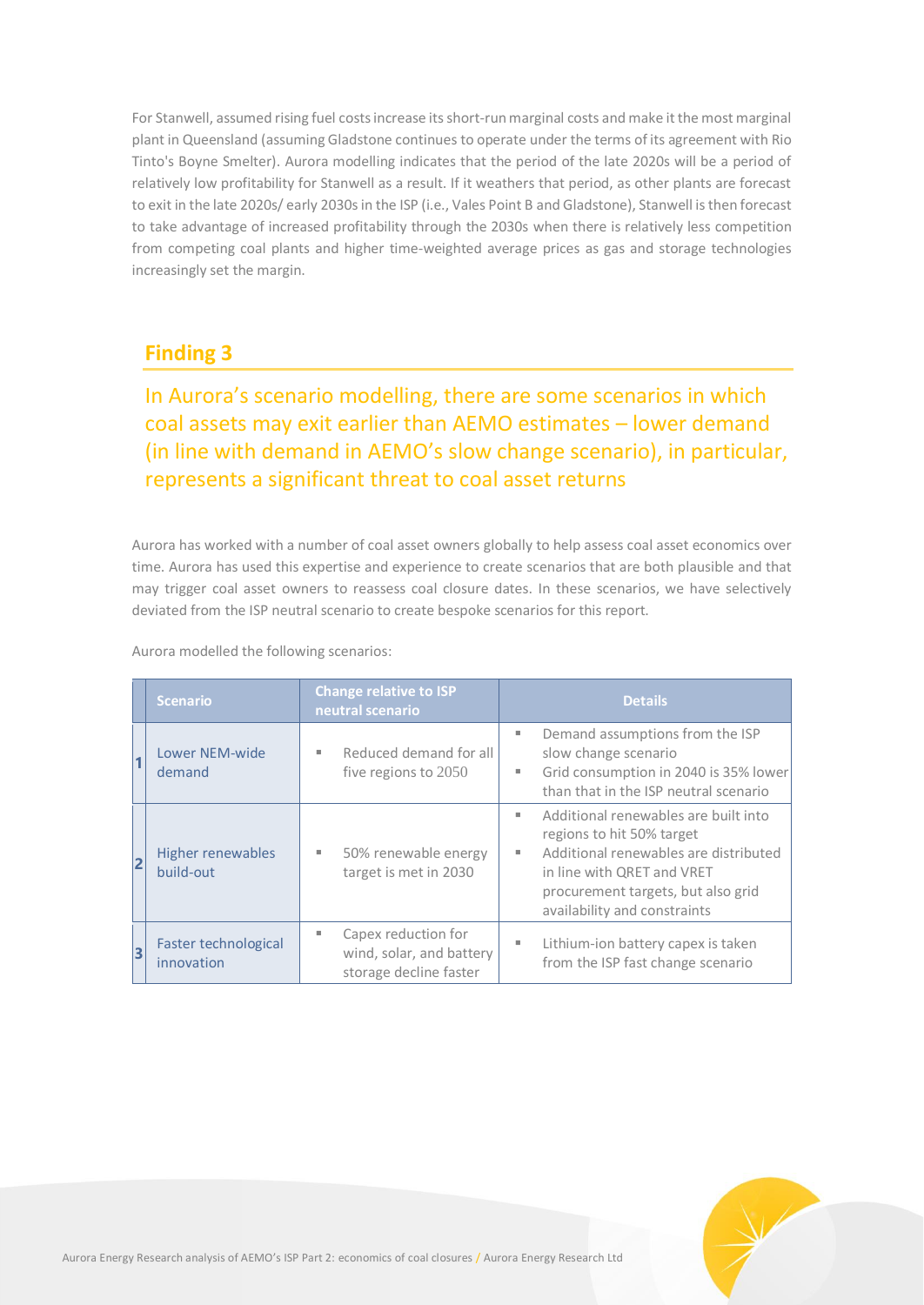|           |                                                          |   |                                                                                              | ٠        | Onshore wind and solar capex are<br>taken from ISP's 2019 assumptions<br>which are currently under<br>consultation <sup>3</sup>                                                                                                                                                                                   |
|-----------|----------------------------------------------------------|---|----------------------------------------------------------------------------------------------|----------|-------------------------------------------------------------------------------------------------------------------------------------------------------------------------------------------------------------------------------------------------------------------------------------------------------------------|
| $\vert$ 4 | Higher coal fixed<br>operations and<br>maintenance costs | ш | Aging coal plants have<br>higher fixed operation<br>and maintenance cost                     | н.       | Aurora modelled a 6% increase in<br>plant fixed operations and<br>maintenance costs every 5 years from<br>an asset age of 30 years                                                                                                                                                                                |
| 5         | Higher discount<br>rates for future<br>revenues          | ٠ | Coal asset owners apply<br>a higher discount rate<br>to future cash flows                    | ш.<br>ш. | Uncertainty surrounding future state<br>and federal decarbonisation policies<br>leads coal asset owners to view future<br>revenues as more at risk<br>The ISP neutral scenario discount rate<br>applied is 6% in real terms (pre-tax),<br>which is then increased to 11% for the<br>higher discount rate scenario |
| 6         | Lower 'price uplift <sup>4'</sup><br>in the NEM          | ш | 'Price uplift' is reduced<br>over time as additional<br>competition enters the<br><b>NEM</b> | ш        | In this scenario, Aurora capped 'price<br>uplift' and gradually decreased the<br>quantum of 'price uplift' to \$5 per<br>MWh by 2040                                                                                                                                                                              |

Each of these scenarios puts downward pressure on coal asset returns.

 $\overline{a}$ 

Lower NEM-wide demand, in particular, significantly erodes the value available to coal assets, leading to the potential early exit of Stanwell by the mid-to-late 2020s. Other plants in NSW and QLD are also affected and exit relatively earlier in the 2030s.

While brown coal plants in Victoria also have significantly reduced NPV due in a low demand scenario, it remains profitable to keep them online due to their relatively low marginal cost. The only scenario which may potentially trigger early exit in Victoria is higher renewables build-out. In a scenario where Victoria's



<sup>&</sup>lt;sup>3</sup> Regional cost differentiation proposed in the 2019 input assumptions is not implemented, to maintain methodological consistency with other inputs from the 2018 input assumptions

<sup>4</sup> In the NEM, and all liberalized energy markets that Aurora operates in, the price delivered in the wholesale spot market will on average be higher than the short-run marginal cost of the marginal generation unit – sometimes, significantly higher. This 'price uplift' can be driven by a variety of factors — from ramping and cycling costs to low market competition in parts of the merit order to imperfect foresight from market players. Aurora uses an econometric regression to model this 'price uplift' in each halfhour to 2040. This 'price uplift' acts as a signal to demand and supply responses in the short-run, and to provide a longer-term price signal that new investment in supply may be required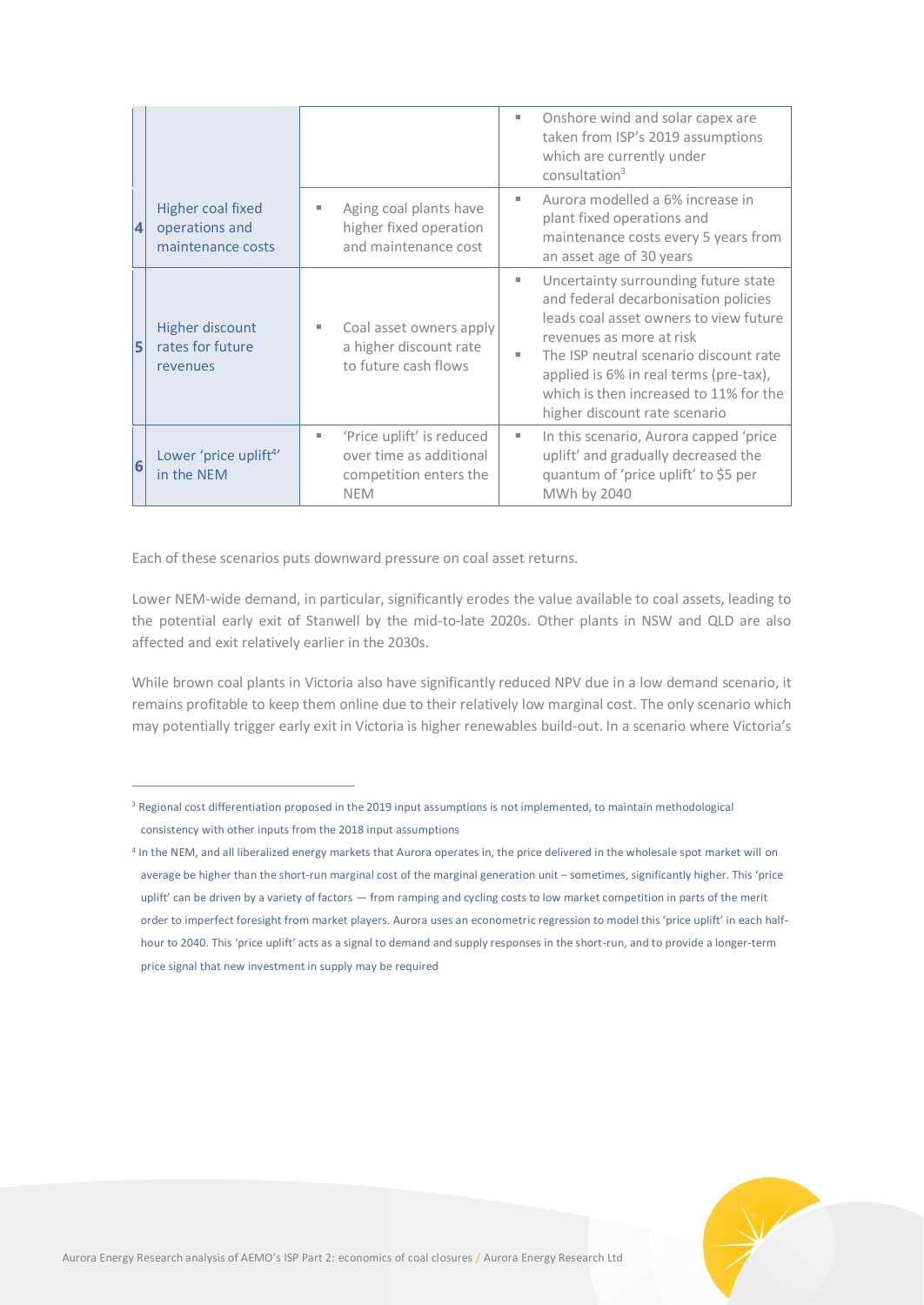50% renewable energy target is fully met by 2030, Aurora forecasts increasingly challenging economics for at least 1 unit of Yallourn due to competition from additional in-state renewable generation.





Lower NEM-wide demand does have a pronounced downward impact on almost all coal assets, although the quantum of the impact varies significantly by asset. As an example, when demand is held lower, all coal plants running see their revenue reduced due to lower prices. More expensive plants are impacted more than others, because they also have reduced output given there is less demand to serve. Also, given the persistence of low demand throughout this scenario, a plant that operates until 2040 will be impacted more than a plant exiting by the 2030s.

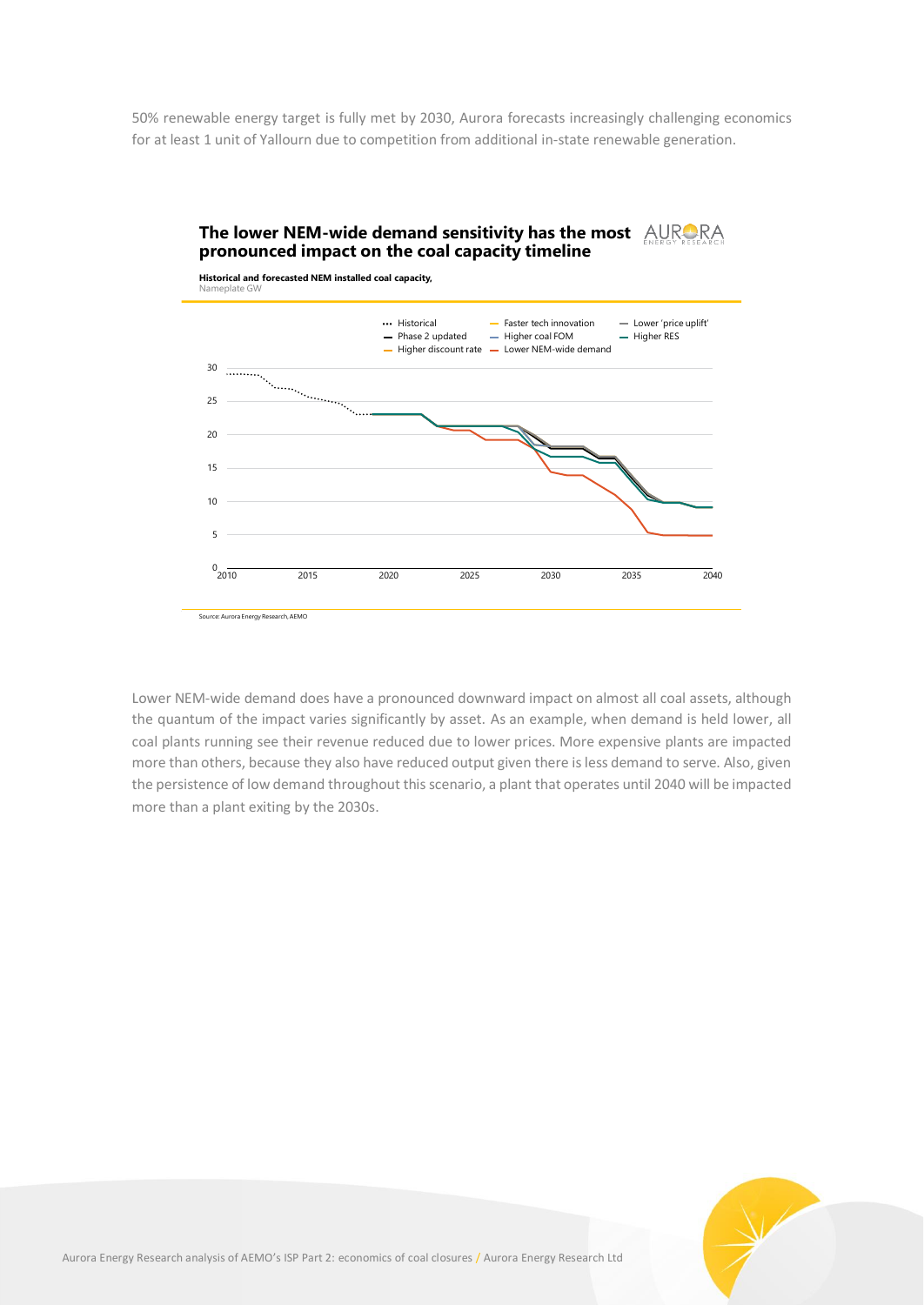### **The lower demand scenario represents a significant threat to coal asset economics**



**NPV of plant profit to 2040 across scenarios until forecast closures dates or 2040,**



## **Finding 4**

Early closure of one coal asset in the NEM improves the profitability of the remaining coal plants on the system – as such, while there are more marginal plants on the system, particularly in some of the scenarios Aurora has examined, once 1-2 coal plants exits, the chances of subsequent closures are diminished

If one coal asset were to exit the system before AEMO ISP's neutral scenario coal closure timelines, the impact on the economics of the remaining coal assets is likely to be positive. Less competition from other coal assets and higher marginal cost technologies setting prices in the wholesale market more frequently creates a more favourable market for existing coal assets.

Aurora modelled a scenario whereby Yallourn in Victoria exited the market in 2025 (i.e., 7-8 years prior to its closure date as assumed in the ISP neutral scenario). In this scenario, the remaining coal assets on average make higher returns: in Victoria, the potential upside for Loy Yang A and B assets is considerable.

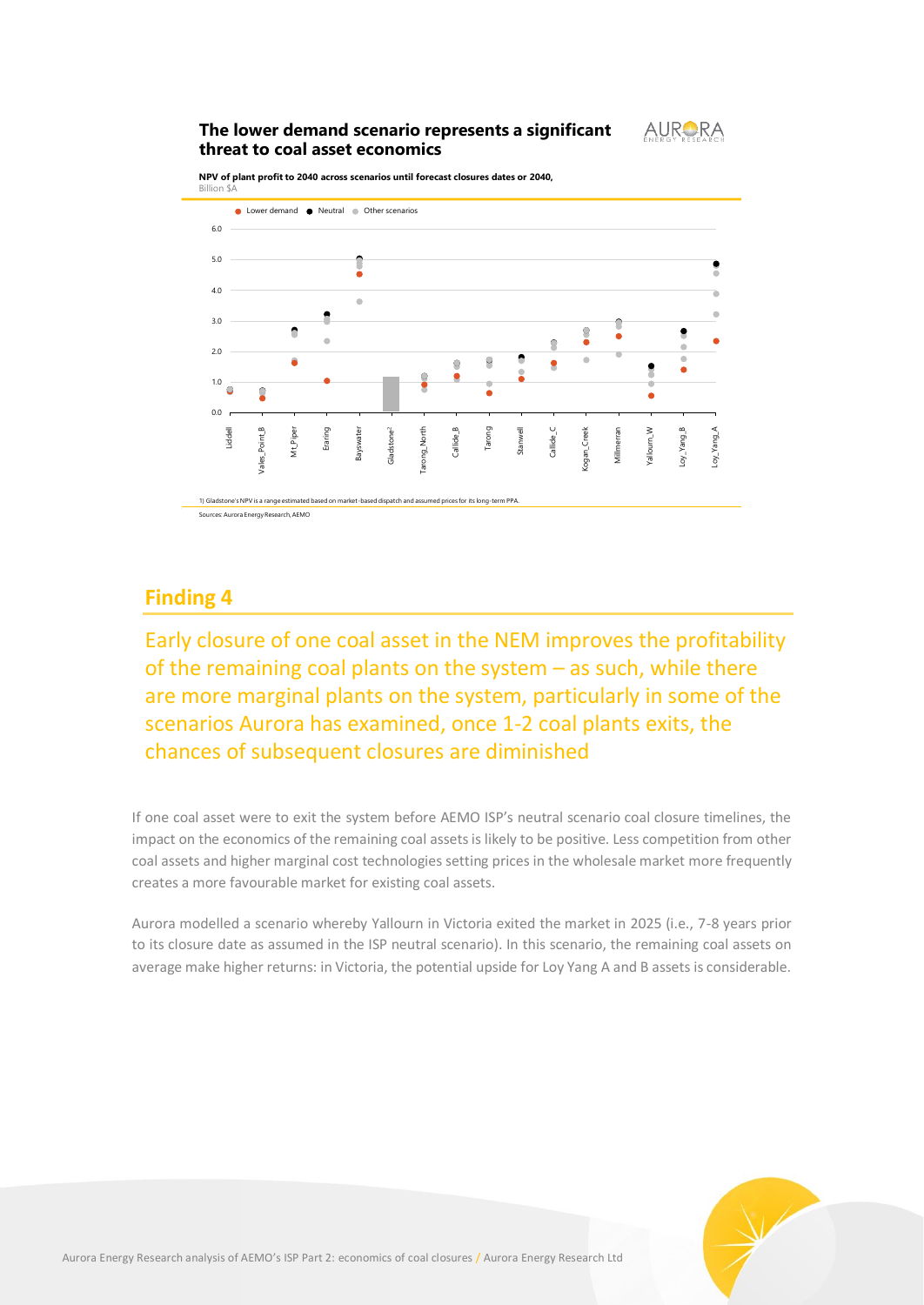### **Early exit of one coal plant tends to improve returns for the remaining coal assets on the system**



**NPV of plant profit to 2040 across scenarios until forecast closures dates or 2040,**



As such, the exit of one coal plant is likely to decrease the likelihood of additional coal assets exiting earlier than anticipated in ISP's neutral scenario.